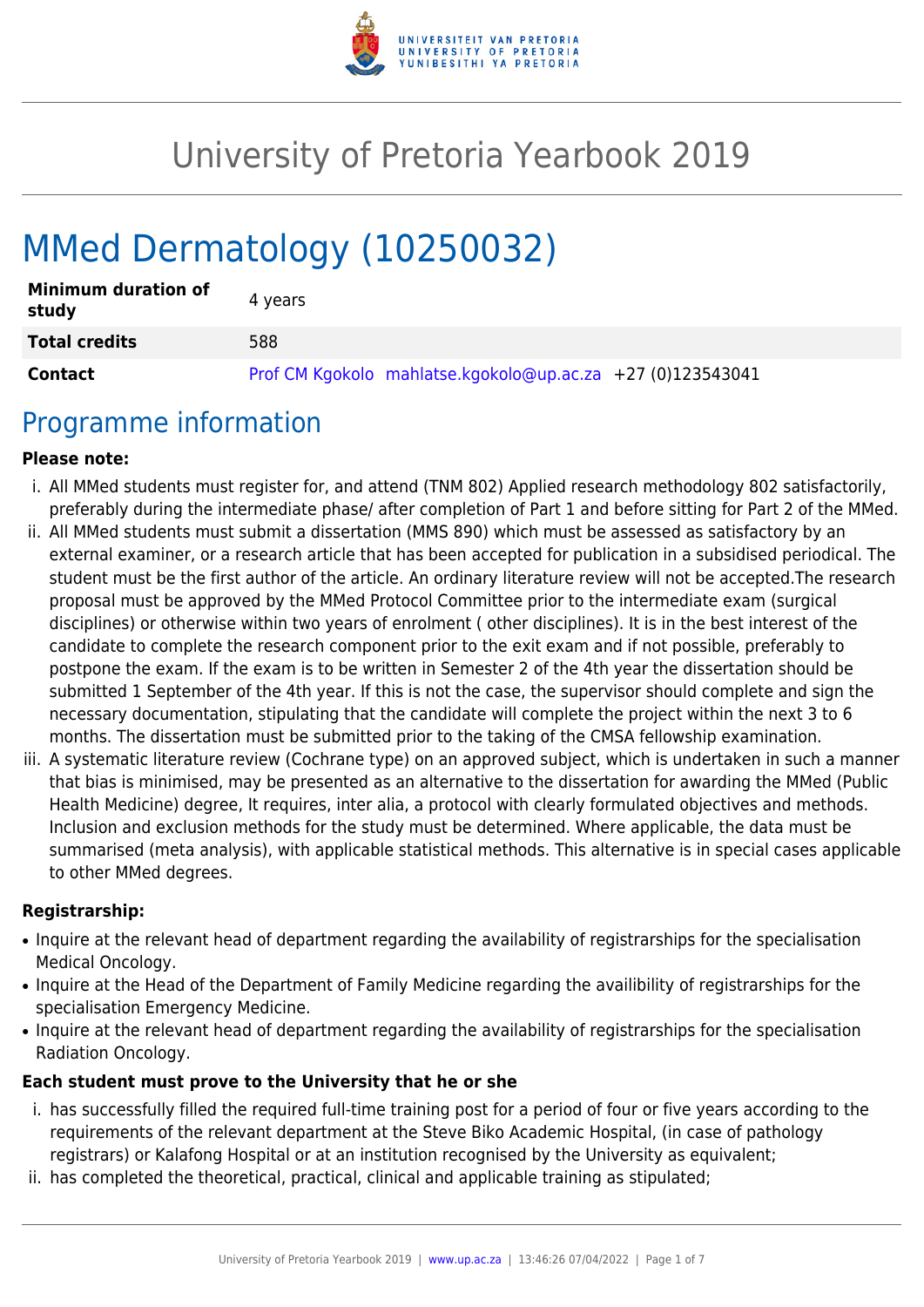

iii. has passed the prescribed written, oral, practical and/or clinical university examinations, and iv. has successfully completed the research component of the degree.

# Other programme-specific information

**"Major subject"** refers to the recognised field of study in Medicine in which the student specialises. The study of the major subject extends over four or five years, as prescribed by the relevant department.

# Examinations and pass requirements

- i. The sequence of the examinations in the prerequisite subjects will be determined by the head of the department under which the major subject falls.
- ii. The nature, duration and time of the examinations in the prerequisite subjects are determined in cooperation with the heads of the departments under which the prerequisite subjects fall – with the proviso that, except in cases where stipulated otherwise, the examinations in the prerequisite subjects may be held at any time prior to or concurrently with the major subject. The examinations in the major subjects are held as follows:
- iii. In the case of four-year programmes: not before the end of the third year.
- iv. In the case of five-year programmes: not before the end of the fourth year.
- v. A minimum final mark of 50% is required by all departments to pass in a subject and in the clinical section of the examination, a subminimum of 50%. General Regulations apply.
- vi. A student is not admitted to the examination in a prerequisite subject (second examinations excluded) more than twice, nor is he or she admitted to the examination in the major subject more than twice.

**Note:** Certificates of satisfactory preparation and progress are required in respect of the fourth year of four-year programmes in which an examination is held at the end of the third year.

#### **Second examinations**

Second examinations for MMed students will only be held after at least six months have elapsed since the conclusion of the examination in which the student had failed.

#### **Rules governing the writing of the examinations of the College of Medicine of South Africa [CMSA]**

- i. Only candidates who have met all requirements for the MMed degree except for the major subject (final examination), i.e. passed all prerequisite subjects (the latter to be interchangeable; can be passed either at the University or as primary and intermediary examinations at the College of Medicine of South Africa [CMSA], completed all practical, clinical and applicable training of four or five years as prescribed by the relevant academic department (continuous evaluation of the candidate, in an approved registrar post, by the head of department of the candidate); and completed the required research component for the degree in accordance with the Faculty Yearbook regulations, i.e. Applied research methodology 800 (TNM 800) and the dissertation (MMS 800) or an article (not an ordinary literature review) that has been accepted for publication in a subsidised periodical, will be allowed to write the college examination (exit examination), after which they will obtain both the CMSA fellowship and the MMed as specialist qualifications.
- ii. The rules have been effective as from 1 January 2011. As a transitional measure, cases will be considered on an individual basis where necessary.

# Exemption

#### **Exemption**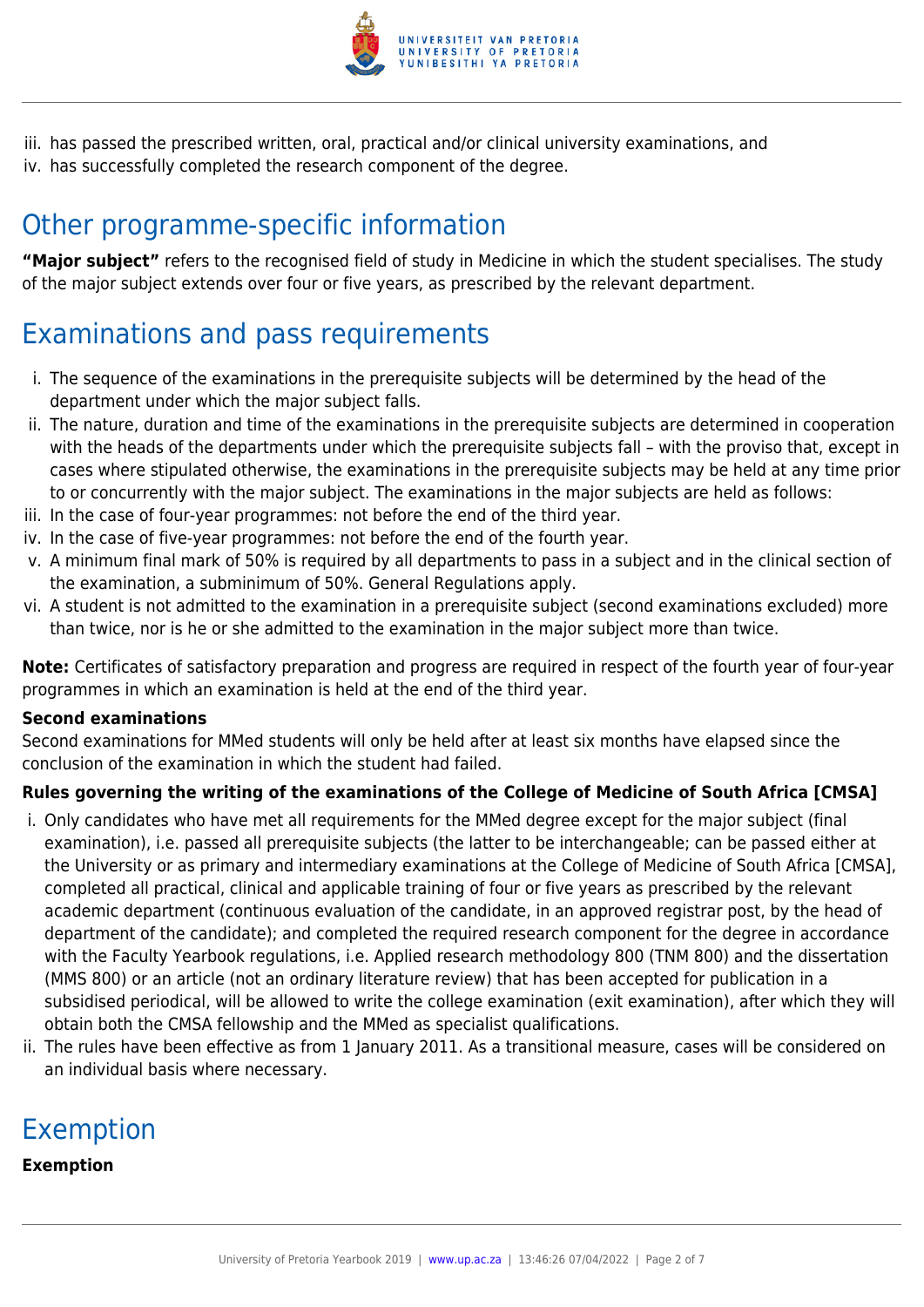

- i. The Faculty Board may grant partial exemption from the training and work mentioned under par. (b) and (c)(i) and (ii) above on the grounds of comparable training and experience completed in another post or at another recognised institution – with the proviso that exemption from a maximum period of 18 months may be granted with regard to four-year and five-year programmes.
- ii. Exemption from a maximum of three years may be granted by the Department of Medical Oncology for the MMed in Medical Oncology [MMed(MedOnc)] on the grounds of the MMed(Int) or MMed(Paed) degree of this University, or experience recognised by the University as equivalent.
- iii. Specific prerequisite subjects must be passed within 24 months after commencement of the programme.

### Pass with distinction

The degree is conferred at the end of the prescribed training period (i.e. three, four or five years, respectively). The degree is conferred with distinction on a student who has obtained a final mark of at least 75% in his or her major subject.

### General information

#### **Registrars**

Departments expect registrars to participate increasingly in the examining and treatment of patients in the hospital, both in-patients and out-patients, as well as performing and interpreting tests in the laboratory (where applicable); initially under supervision and later increasingly at their own responsibility. Lectures/symposia with closely related departments are organised, as well as discussions of literature, etc.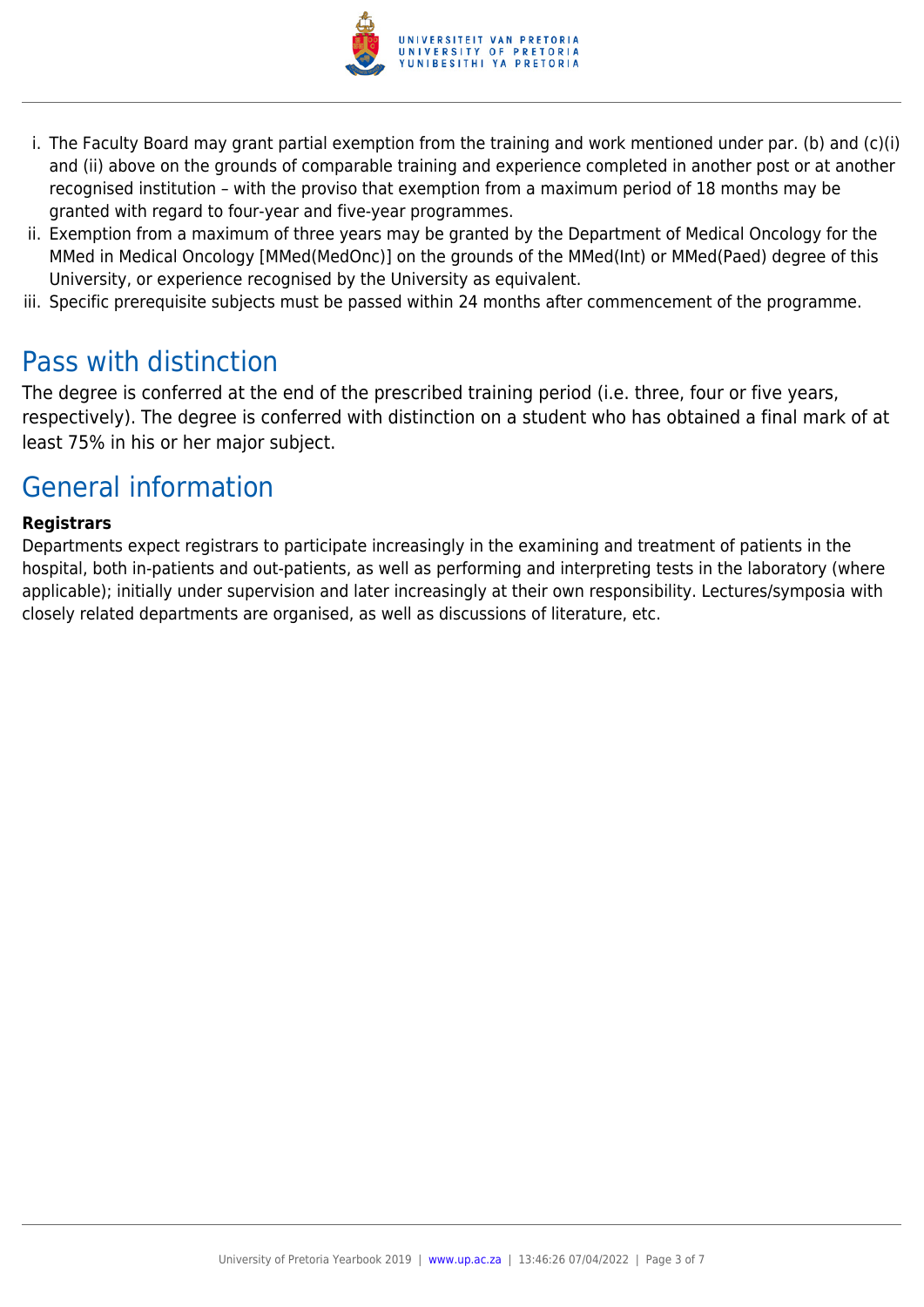

## Curriculum: Year 1

#### **Minimum credits: 588**

### **Core modules**

[Anatomy 807](https://www.up.ac.za/faculty-of-education/yearbooks/2019/modules/view/ANA 807) (ANA 807) - Credits: 36.00 [Dermatology 800](https://www.up.ac.za/faculty-of-education/yearbooks/2019/modules/view/DER 800) (DER 800) - Credits: 300.00 [Physiology 801](https://www.up.ac.za/faculty-of-education/yearbooks/2019/modules/view/FSG 801) (FSG 801) - Credits: 36.00 [Dissertation 890](https://www.up.ac.za/faculty-of-education/yearbooks/2019/modules/view/MMS 890) (MMS 890) - Credits: 180.00 [Pathology 804](https://www.up.ac.za/faculty-of-education/yearbooks/2019/modules/view/PAG 804) (PAG 804) - Credits: 36.00 [Applied research methodology 802](https://www.up.ac.za/faculty-of-education/yearbooks/2019/modules/view/TNM 802) (TNM 802) - Credits: 0.00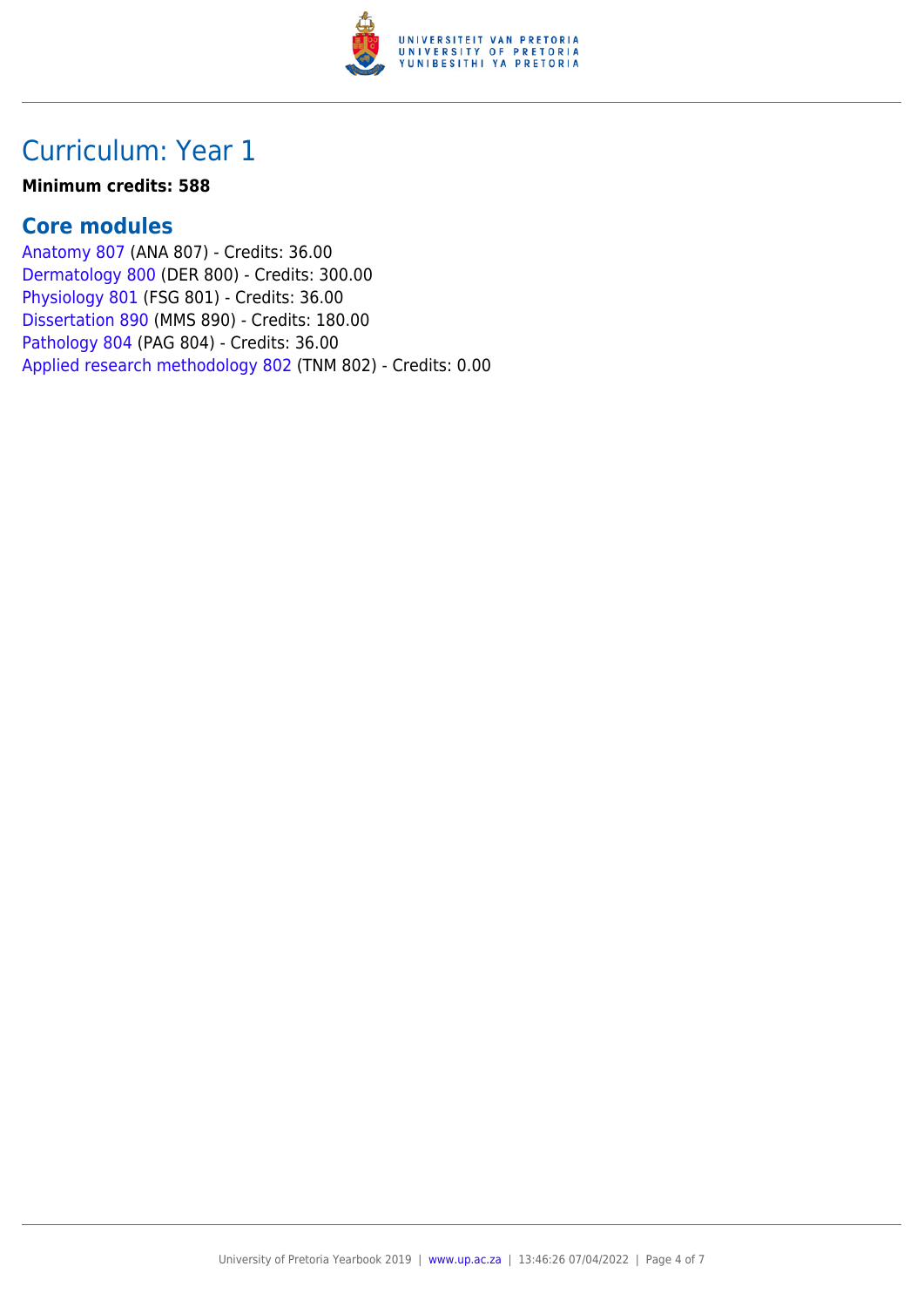

## Curriculum: Year 2

#### **Minimum credits: 588**

### **Core modules**

[Anatomy 807](https://www.up.ac.za/faculty-of-education/yearbooks/2019/modules/view/ANA 807) (ANA 807) - Credits: 36.00 [Dermatology 800](https://www.up.ac.za/faculty-of-education/yearbooks/2019/modules/view/DER 800) (DER 800) - Credits: 300.00 [Physiology 801](https://www.up.ac.za/faculty-of-education/yearbooks/2019/modules/view/FSG 801) (FSG 801) - Credits: 36.00 [Dissertation 890](https://www.up.ac.za/faculty-of-education/yearbooks/2019/modules/view/MMS 890) (MMS 890) - Credits: 180.00 [Pathology 804](https://www.up.ac.za/faculty-of-education/yearbooks/2019/modules/view/PAG 804) (PAG 804) - Credits: 36.00 [Applied research methodology 802](https://www.up.ac.za/faculty-of-education/yearbooks/2019/modules/view/TNM 802) (TNM 802) - Credits: 0.00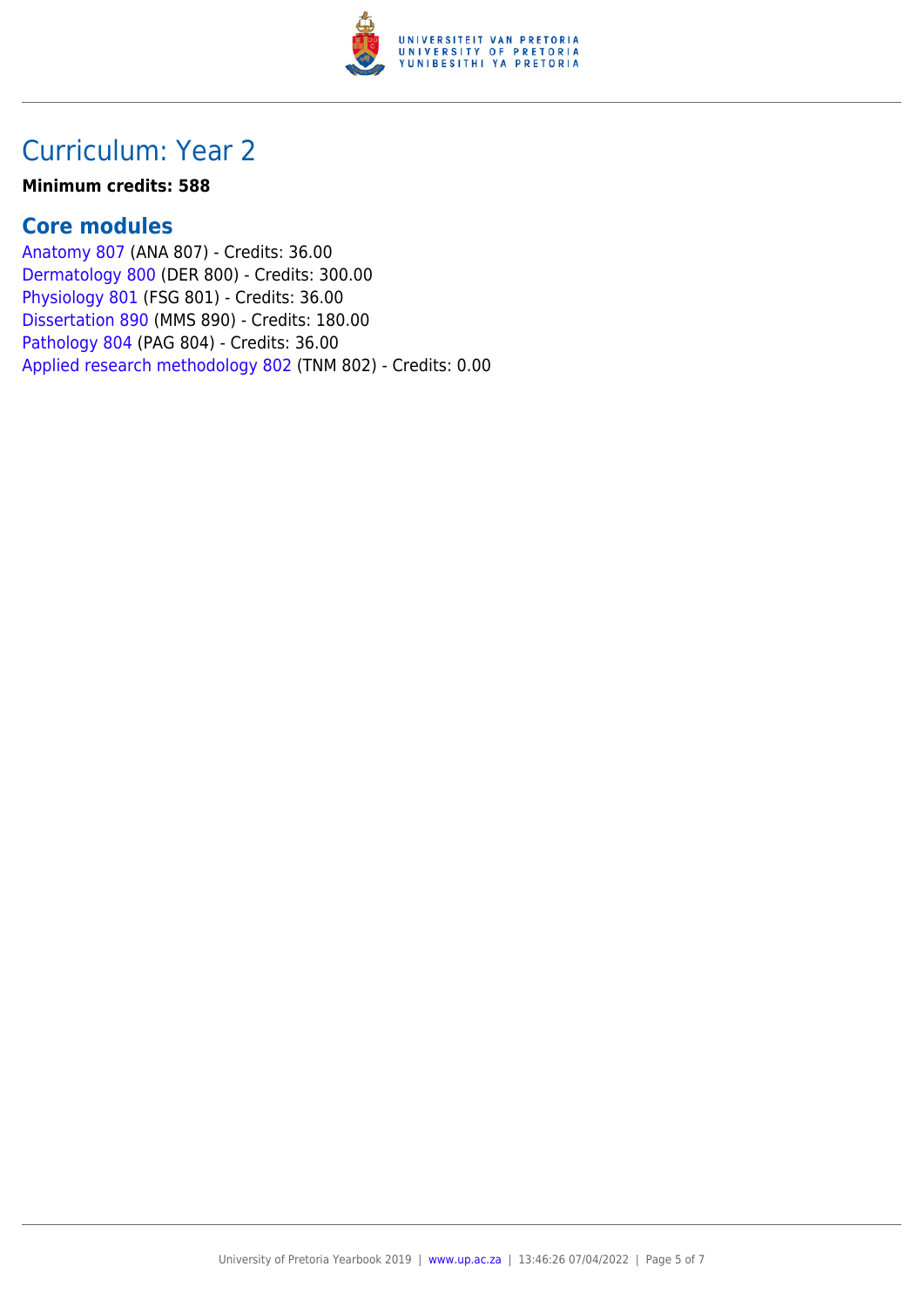

## Curriculum: Year 3

#### **Minimum credits: 588**

### **Core modules**

[Anatomy 807](https://www.up.ac.za/faculty-of-education/yearbooks/2019/modules/view/ANA 807) (ANA 807) - Credits: 36.00 [Dermatology 800](https://www.up.ac.za/faculty-of-education/yearbooks/2019/modules/view/DER 800) (DER 800) - Credits: 300.00 [Physiology 801](https://www.up.ac.za/faculty-of-education/yearbooks/2019/modules/view/FSG 801) (FSG 801) - Credits: 36.00 [Dissertation 890](https://www.up.ac.za/faculty-of-education/yearbooks/2019/modules/view/MMS 890) (MMS 890) - Credits: 180.00 [Pathology 804](https://www.up.ac.za/faculty-of-education/yearbooks/2019/modules/view/PAG 804) (PAG 804) - Credits: 36.00 [Applied research methodology 802](https://www.up.ac.za/faculty-of-education/yearbooks/2019/modules/view/TNM 802) (TNM 802) - Credits: 0.00